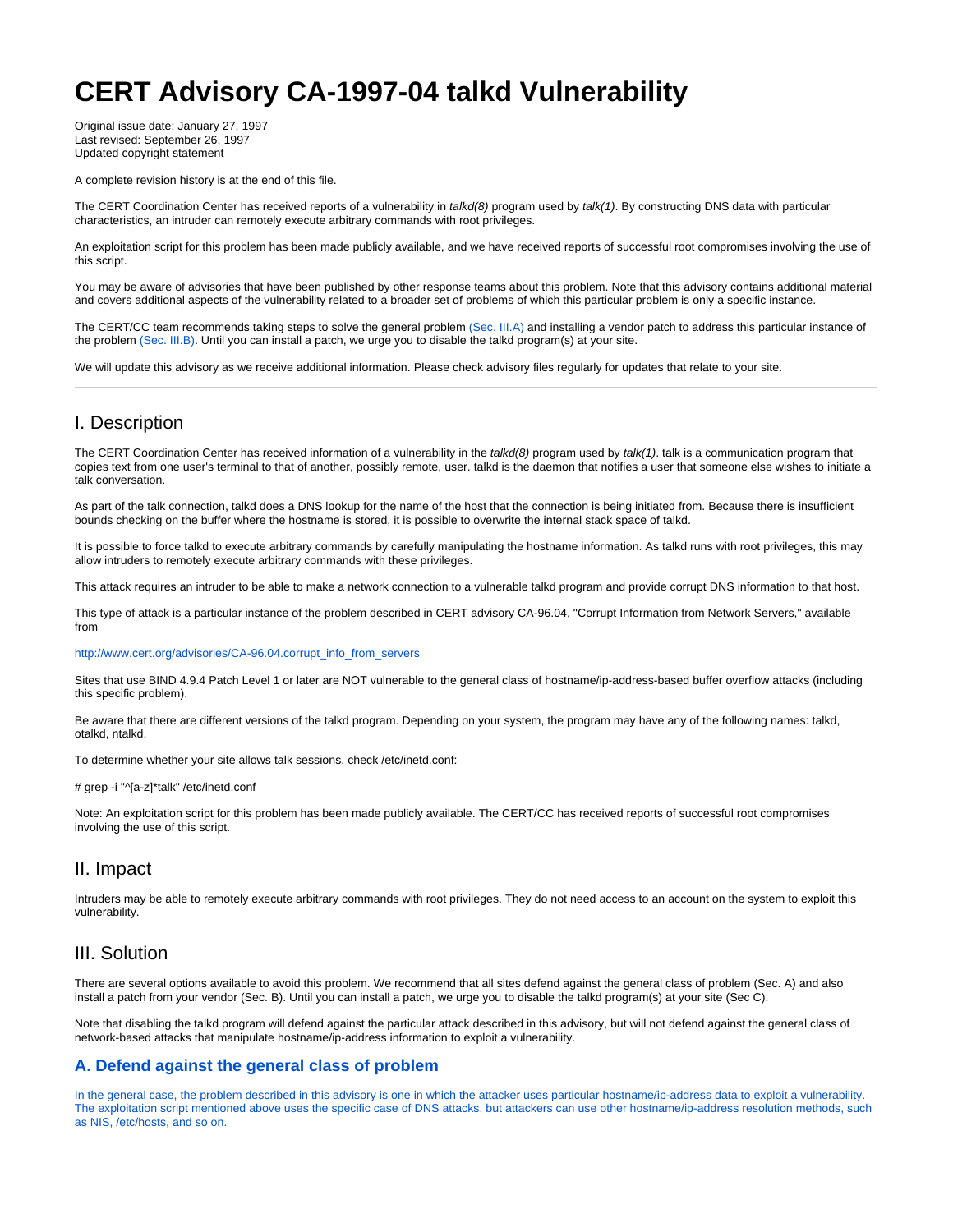If the following measures are in place for all hostname/address transformation techniques on your system, then your system would be immune not only to this particular talkd exploit, but also to the general class of hostname/ip-address-based buffer overflow attacks.

#### **1. DNS-Based Attacks**

To defend against a DNS-based attack, we encourage you to upgrade to BIND 4.9.4 Patch level 1 or later (or your vendor's equivalent). The reason is that BIND 4.9.4 Patch Level 1 conforms to the RFC (RFC 952) defining valid hostname syntax (described in CERT advisory CA-96.04, "Corrupt Information from Network Servers").

Keep in mind that an upgrade to 4.9.5 may require a sendmail upgrade because of the POSIX extensions in the latest version of BIND (described in CA-96.04). For the latest available version of sendmail, please consult the file

[ftp://ftp.cert.org/pub/latest\\_sw\\_versions/sendmail](ftp://ftp.cert.org/pub/latest_sw_versions/sendmail)

#### **2. Other Network Information Services**

For systems that rely on additional name/address transformation techniques (such as NIS, netinfo, and flat files like /etc/hosts), using the recommended version of BIND may be insufficient since DNS lookups--and therefore hostname/ip-address validation--may be bypassed in favor of the alternative technique (NIS, netinfo, etc). Thus, we also encourage sites and vendors to include in the suite of resolution techniques the same code that BIND uses to validate hostnames and IP addresses. This code is described in the next section.

#### **3. In-house Software**

Use the hostname and IP address validation subroutines available at the locations listed below. Include them in all programs that use the result of the hostname lookups in any way.

<ftp://ftp.cert.org/pub/tools/ValidateHostname/IsValid.c>

#### <ftp://ftp.cert.dfn.de/pub/tools/net/ValidateHostname/IsValid.c>

The IsValid.c file contains code for the IsValidHostname and IsValidIPAddress subroutines. This code can be used to check host names and IP addresses for validity according to RFCs 952 and 1123, as well as names containing characters drawn from common practice, namely "\_" and "/".

The following files are in the directory (from the README):

| IsValid.1 | The Lex/Flex file containing the code for                       |  |
|-----------|-----------------------------------------------------------------|--|
|           | llsValidHostname and IsValidIPAddress                           |  |
|           | MD5 (IsValid.1 = 2d35040aacae4fb12906eblb48957776               |  |
|           | IsValid-raw.cThe C File created by running flex                 |  |
|           | on is IsValid.I                                                 |  |
|           | MD5 (IsValid-raw.c) = 367c77d3ef84bc63a5c23d90eeb69330          |  |
| IsValid.c | The edited file created by internalizing                        |  |
|           | variable and function definititions in                          |  |
|           | IsValid-raw.c                                                   |  |
|           | MD5 (IsValid.c) = ffe45f1256210aeb71691f4f7cdad27f              |  |
|           | IsValid.diffs The set of diffs between IsValid-raw.c            |  |
|           | land IsValid.c                                                  |  |
|           | MD5 (IsValid.diffs) = 3619022cf31d735151f8e8c83cce3744          |  |
| htest.c   | A main routing for testing IsValidHostname                      |  |
|           | and IsValidIPAddress                                            |  |
|           | $MD5$ (htest.c) = 2d50b2bffb537cc4e637dd1f07a187f4              |  |
| .         | المتحال وبالمتحدث والمتحدث والمتحاش والمتحارب والمتحال والمتحال |  |

#### **B. Install a patch from your vendor**

Below is a list of the vendors who have provided information. Details are in Appendix A of this advisory; we will update the appendix as we receive additional information.

If your vendor's name is not on this list, we have not received any information. Please contact the vendor directly.

Berkeley Software Design, Inc. (BSDI) Cisco Systems Data General Corporation FreeBSD, Inc. Hewlett-Packard Company IBM Corporation Linux NEC Corporation The Santa Cruz Operation, Inc. (SCO) Silicon Graphics Inc. (SGI) Solbourne (Grumman System Support) Sun Microsystems, Inc.

**C. Disable the talkd program(s)**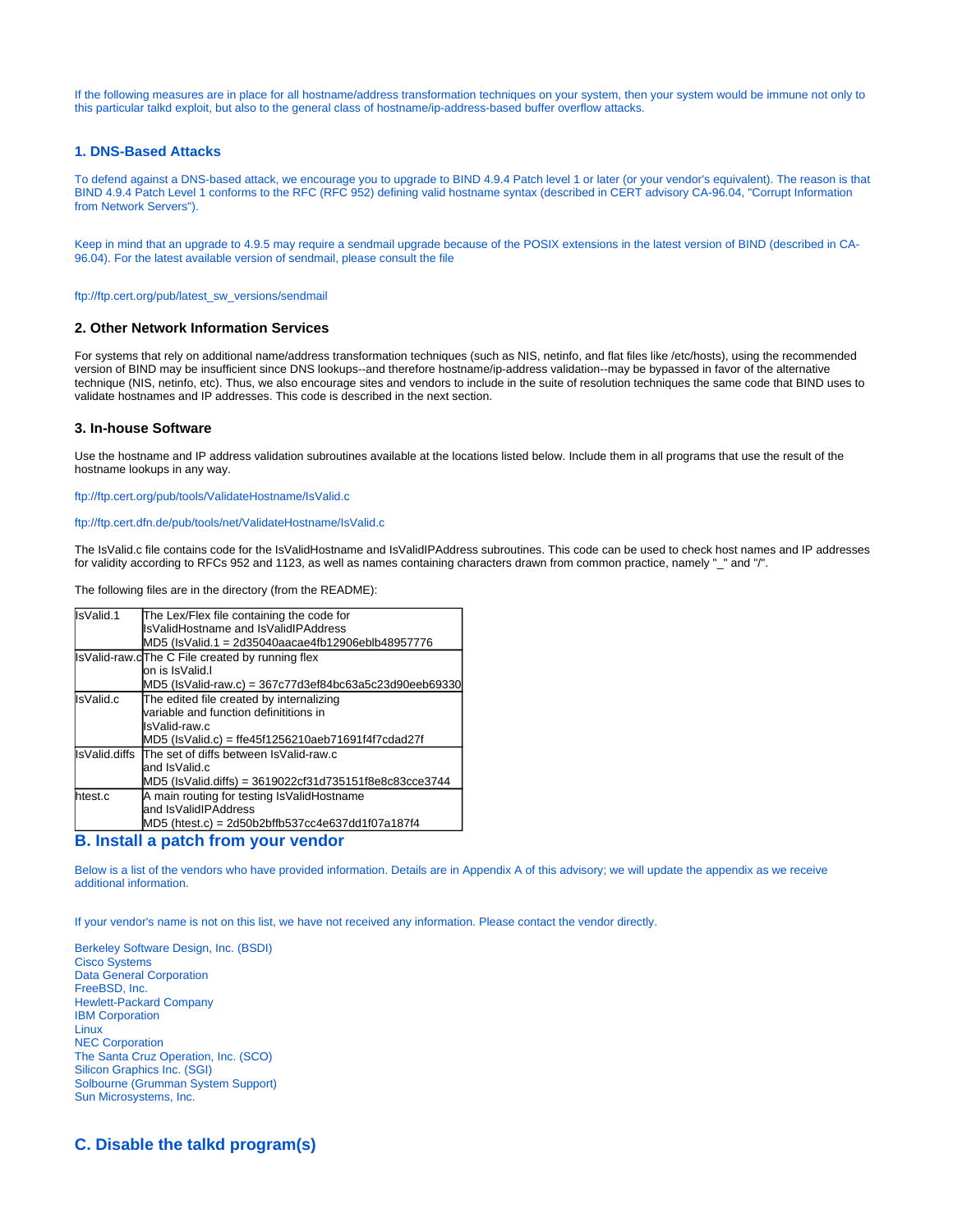Until you can install a vendor patch, disable any talkd programs found in /etc/inetd.conf by commenting out those lines and restarting inetd.

Example commands executed as root:

# grep -i talk /etc/inetd.conf

talkdgramudpwaitroot/usr/etc/in.talkdin.talkd

Comment out \*all\* references to talkd, otalkd or ntalkd. (Comments in # /etc/inetd.conf begin with "#".)

After editing /etc/inetd.conf, restart inetd. On many Unix systems, this is done by sending the inetd process a HUP signal.

For SYSV:

# ps -ef | grep inetd | grep -v grep # kill -HUP {inetd PID}

For BSD:

# ps -aux | grep inetd | grep -v grep # kill -HUP {inetd PID}

Note that disabling talkd will solve the specific problem discussed in this advisory. However it will not solve the general problem of network-based attacks that manipulate hostname/ip-address information to exploit a vulnerability.

## Appendix A - Vendor Information

Below is a list of the vendors who have provided information for this advisory. We will update this appendix as we receive additional information. If you do not see your vendor's name, please contact the vendor directly.

## **Berkeley Software Design, Inc. (BSDI)**

We have released an official patch (U210-035). It's available from our [patches@BSDI.COM](mailto:patches@BSDI.COM) mail-back server or via anonymous ftp at:

<ftp://ftp.bsdi.com/bsdi/patches/patches-2.1/U210-035>

#### **Cisco Systems**

Cisco MultiNet for OpenVMS - not vulnerable.

#### **Data General Corporation**

Data General is not vulnerable.

## **FreeBSD, Inc.**

We have released an advisory dated 1997-01-18, FreeBSD-SA-96:21. The advisory can be found at

<ftp://freebsd.org/pub/CERT/advisories/FreeBSD-SA-96:21.talkd.asc>

Patches are available at

<ftp://freebsd.org/pub/CERT/patches/SA-96:21>

#### **Hewlett-Packard Company**

HPSBUX9704-061

HEWLETT-PACKARD SECURITY BULLETIN: #00061 Description: Security Vulnerability in talkd Security Bulletins are available from the HP Electronic Support Center via electronic mail. User your browser to get to the HP Electronic Support Center page at: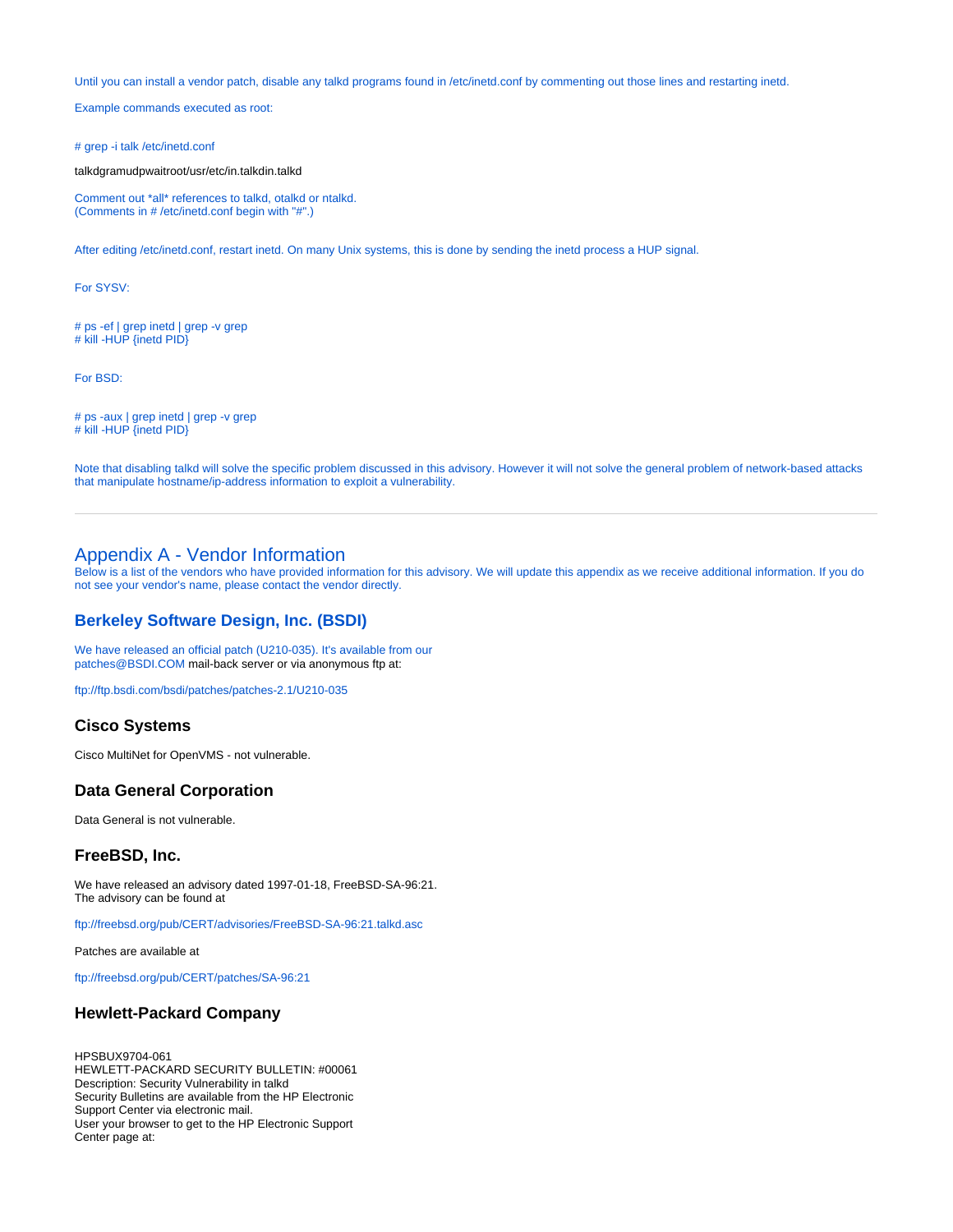<http://us-support.external.hp.com>(for US, Canada, Asia-Pacific, & Latin-America) <http://europe-support.external.hp.com> (for Europe)

## **IBM Corporation**

The version of talkd shipped with AIX is vulnerable to the conditions described in this advisory. The APARs listed below will be available shortly. It is recommended that the talkd daemon be turned off until the APARs are applied.

#### AIX 3.2:APAR IX65474 AIX 4.1:APAR IX65472 **To Order**

AIX 4.2:APAR IX65473FixDist may be ordered using Electronic Fix Distribution (via FixDist) or from the IBM Support Center. For more information on FixDist, reference URL:

<http://service.software.ibm.com/aixsupport/>

or send e-mail to [aixserv@austin.ibm.com](mailto:aixserv@austin.ibm.com) with a subject of "FixDist".

IBM and AIX are registered trademarks of International Business Machines Corporation.

#### **Linux**

This bug was fixed in Linux NetKit 0.08 which is shipped with all reasonably up to date Linux distributions. Linux users using NetKit 0.07 or earlier should upgrade to NetKit 0.09. NetKit 0.09 has fixed other bugs and it is strongly recommended Linux users upgrade from NetKit 0.08 to NetKit 0.09. This is available from

<ftp://ftp.uk.linux.org/pub/linux/Networking/base/NetKit-0.09.tar.gz>

Some vendors have opted to issue NetKit 0.08 with additional fixes rather than 0.09. Consult your vendor for detailed information.

The Linux community would like to thank David A Holland for his continuing work on Linux network security.

## **NEC Corporation**

Vulnerable for all versions. EWS-UX/V(Rel4. EWS-OAM (Nellet. Vulnerable for all versions.<br>2MP)<br>EWS-UX/V(Rel4.2) Vulnerable for all versions. Vulnerable for all versions. UP-UX/V(Rel4.2MP) Vulnerable for all versions.

Patches for these vulnerabilities are in progress. Contacts for further information by e-mail:

[UX48-security-support@nec.co.jp](mailto:UX48-security-support@nec.co.jp)

#### **The Santa Cruz Operation, Inc. (SCO)**

SCO is investigating the problem with talkd and will provide updated information for this advisory as it becomes available. At this time SCO recommends disabling talkd on your SCO system as described herein.

#### **Silicon Graphics Inc. (SGI)**

For additional information refer to the Silicon Graphics Inc. Security Advisory Number 19970701-01-PX. The SGI anonymous FTP site is sgigate.sgi.com (204.94.209.1) or its mirror, ftp.sgi.com. Security information and patches can be found in the ~ftp /security and ~ftp/patches directories, respectfully.

#### **Solbourne (Grumman System Support)**

We have examined the Solbourne implementation and found that it is vulnerable. Solbourne distributed the Sun application under license. We will distribute a Solbourne patch based on the Sun patch when it becomes available. For the latest information on our patches go to [http://ftp.nts.gssc.com](http://ftp.nts.gssc.com/solbourne.html) [/solbourne.html](http://ftp.nts.gssc.com/solbourne.html)

The workaround of disabling in.talkd can be used. as root:

/etc/inetd.conf - comment out the talkd program # ps -aux | grep inetd | grep -v grep # kill -HUP {inetd PID listed in output of last command}

## **Sun Microsystems, Inc.**

For additional information refer to the Sun Microsystems, Inc. Security Bulletin Number #00147. Patches are available to all Sun customers via World Wide Web at:

<ftp://sunsolve1.sun.com/pub/patches/patches.html>

Customers with Sun support contracts can also obtain patches from local Sun answer centers and SunSITEs worldwide.

Sun security bulletins are available via World Wide Web at:

<http://sunsolve1.sun.com/sunsolve/secbulletins>

Copyright 1997 Carnegie Mellon University.